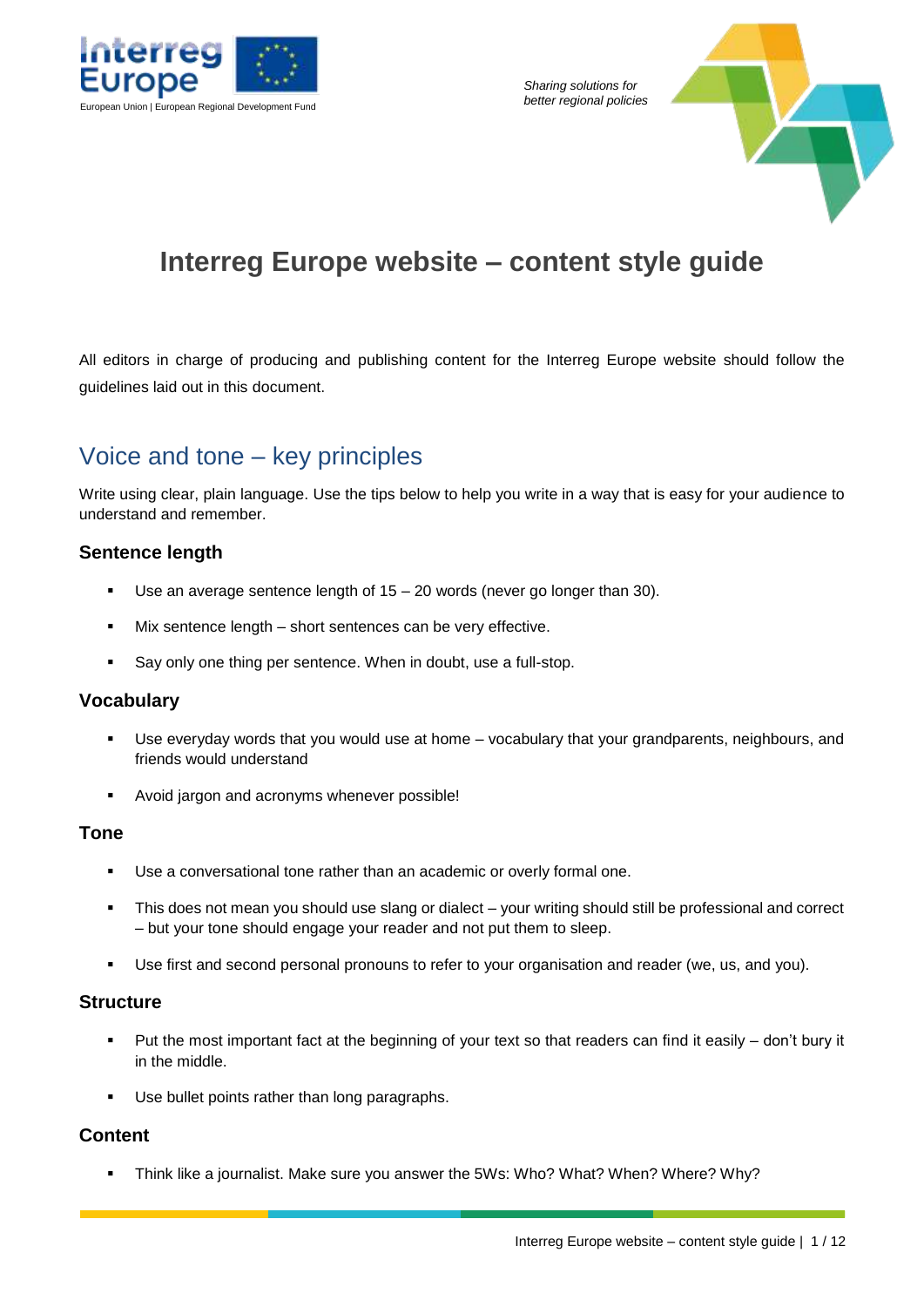

Use active sentences, not passive ones.

E.g.

Correct, active: The European Commission published the document in January.

Incorrect, passive: The document was published in January by the European Commission.

# Writing for the web

### **Chunking Helps Content Processing**

- Divide information into clearly distinct groups of related content (called 'chunking') this will help users process, understand, and remember it better
- Avoid walls of text, which can appear intimidating or time-consuming
- Simply chunking your text isn't enough you also need to support scanning by making it easy to quickly identify the main points of the chunks.

You can do this by including: headings and subheadings, highlighted keywords (bold, italic, etc.), bulleted or numbered lists, a short summary paragraph for longer sections of text.

### **"Learn More" Links**

*Learn More* or *Read More* as standalone link labels create uncertainty for users and are bad for accessibility. Use descriptive labels instead of standalone *Learn More* text, your copy will benefit in several ways:

- Links will be more accessible.
- Links will be more enticing to users and potentially more persuasive.
- Users will feel more confident as they click from page to page.
- **More keywords on the page will help search-engine optimization.**
- Meaningful links will stand alone and help users who are scanning the page.

### **Content Usability**

-

On the average web-page visit, users read only 28% of the words<sup>1</sup>. There's so enormously much information available on the web that people usually scan instead of read. The key point is to grab users quickly, and get them interested before they decide to leave.

<sup>1</sup> https://www.nngroup.com/articles/how-little-do-users-read/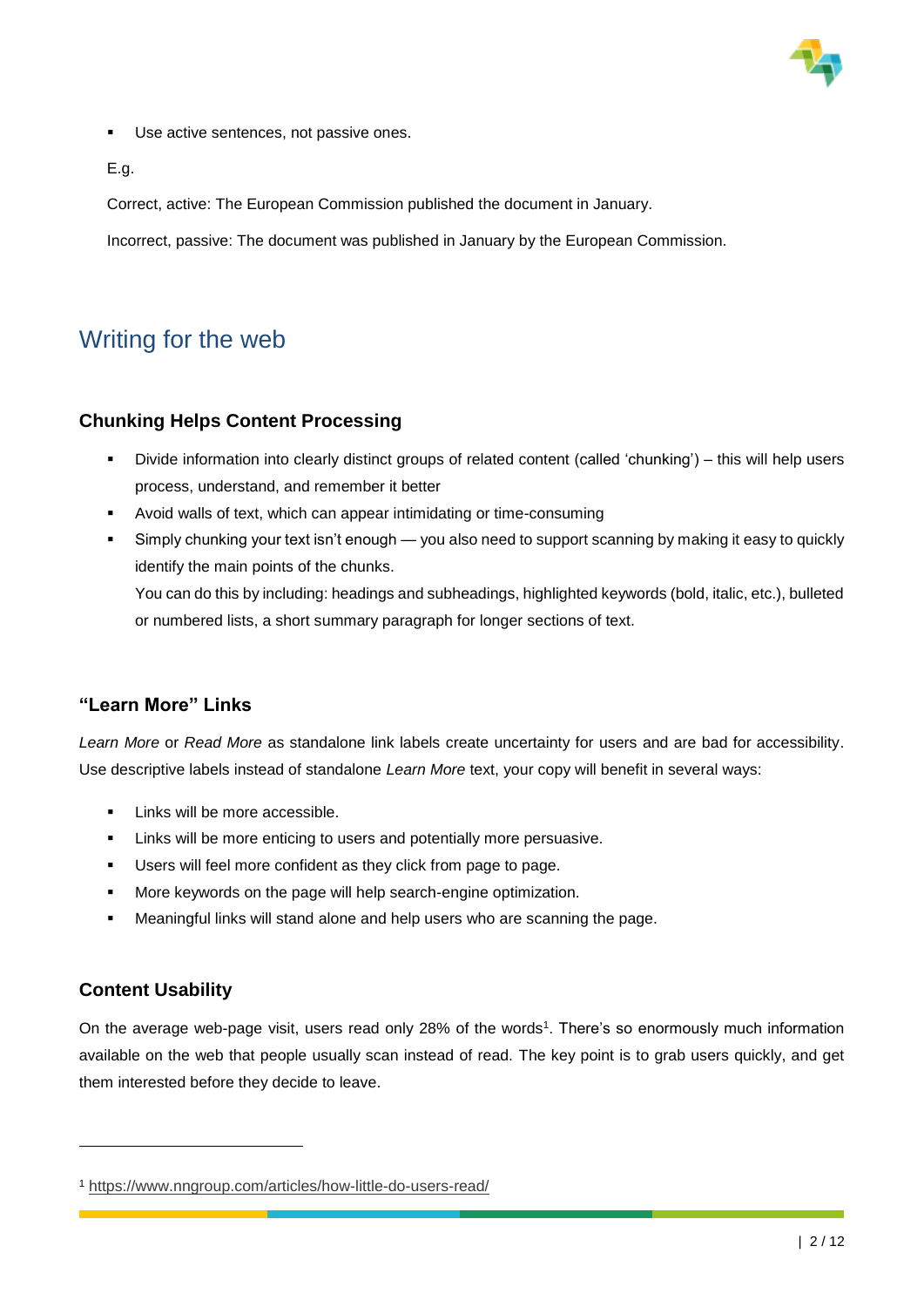

- Write for how users read on websites: clear headlines, descriptive sub-headings, scannable layout.
- Focus on information of interest to users, not on the things you want to promote.
- Communicate immediately at the top of the page that your content is indeed interesting and useful to users.

### **Related content principle**

Links that follow up on the user's current interest encourage site exploration and reduce bounce rates. With the proper invitation, people will stay longer on your site.

- End articles with links to related content. Keep the conversation going by providing additional insight when the audience is most receptive. E.g.: All news and events pages can be completed with 'related news/ events' sections. In addition, make
	- use of the right column of the pages and personalise CTAs (Call To Action) or buttons.
- Choose relevant related links and don't use more than 7

### **Featured image**

Articles with images are more likely to be shared and clicked in social media. Content with images is much more visually prominent in social streams. Images also make your message more memorable, thanks to the pictorial superiority effect<sup>2</sup>. Interreg Europe's communication strategy seeks to capture the life behind the projects and so we focus on what is inside the projects: the people, the benefits, the positive feedback, the actual impact as main focus points for digital communication.<sup>3</sup> We encourage you to apply this in your selection of images for web communication.

- Avoid publishing an article without an image.
- Comply with copyright rules! The internet is not a free self-service; in most cases, photos that are 'free to use' still require you to mention the source.

### **Videos**

1

- The combination of movement and sound make video the most compelling format for content. Adding video to the top of a post is one of the best ways to get visitors to stay.
- Embedding videos to posts. By default, when copy-pasting the code from YouTube to your website, the option "Show suggested videos when the video finishes" is selected. Make sure to unclick it. If not, YouTube might suggest videos that are completely unrelated.

<sup>2</sup> http://brainrules.blogspot.fr/2009/12/worth-thousand-words.html

<sup>3</sup> Interreg Europe digital strategy (2015) p.6-7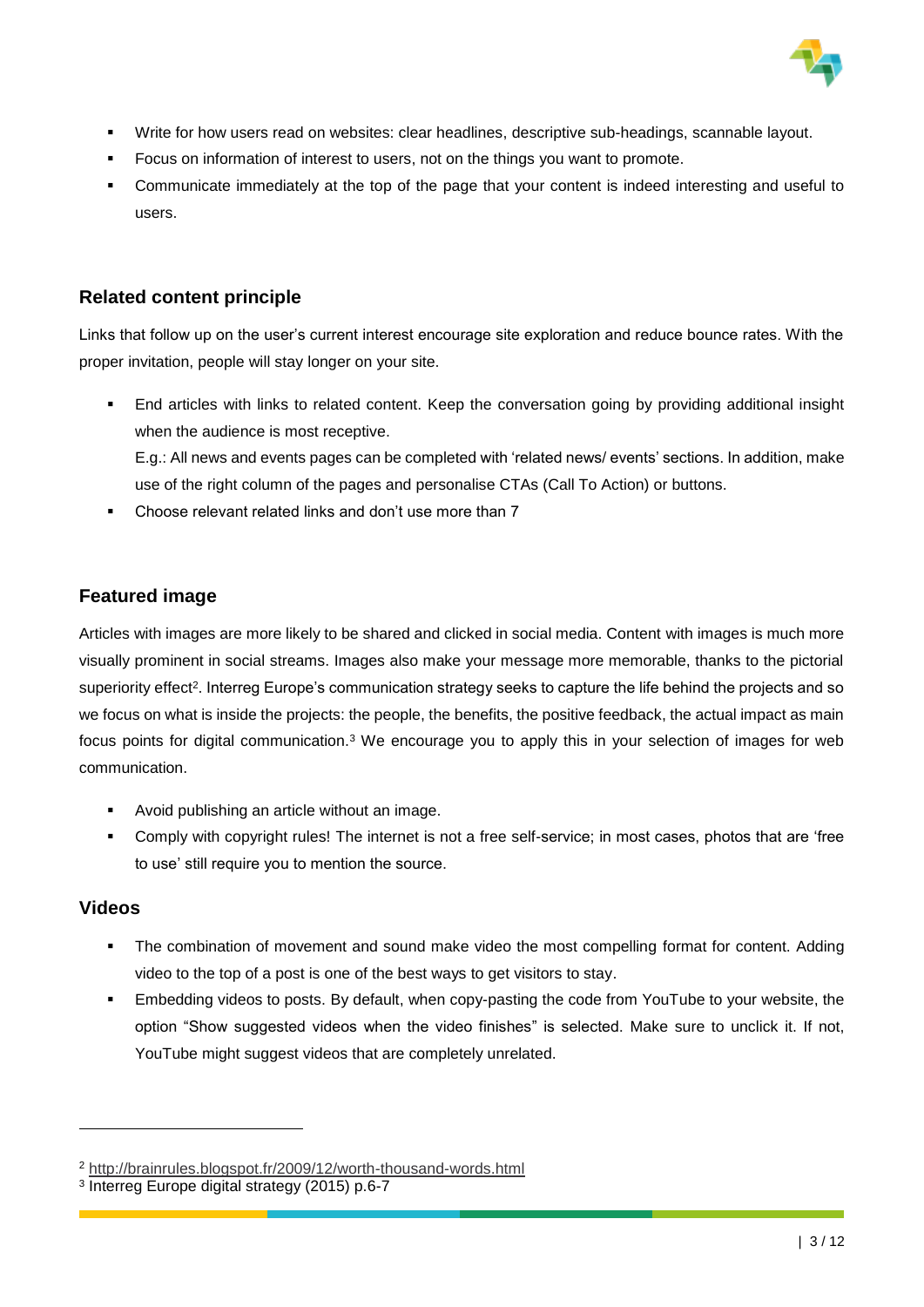

## **Word, PDF or HTML**

- HTML has various advantages compared to PDF when it comes to websites: easily measured (traffic analysis), easily updated and shared. Moreover, it ensures interactivity and search engine optimisation.
- If you are uploading documents, please use pdf which is downloadable, easy to print and relatively secure. PowerPoint presentations need to be converted to pdf before uploading. Don't upload Word or Excel (or open office equivalent) documents to the Interreg Europe website, unless strictly necessary.
- **Pay special attention to not upload infected files to the website.**

### **Font size, bullets & more**

- $\blacksquare$  Title Heading 1 (H1)
- $\blacksquare$  Sub-title Heading 2 (H2)
- **Use square bullet points.**
- In a numbered list, use number followed by bracket. E.g.: 1)
- Use left-aligned text. Left-aligned text is easier to read than justified text, which in turn is easier to read than centre- or right-aligned text.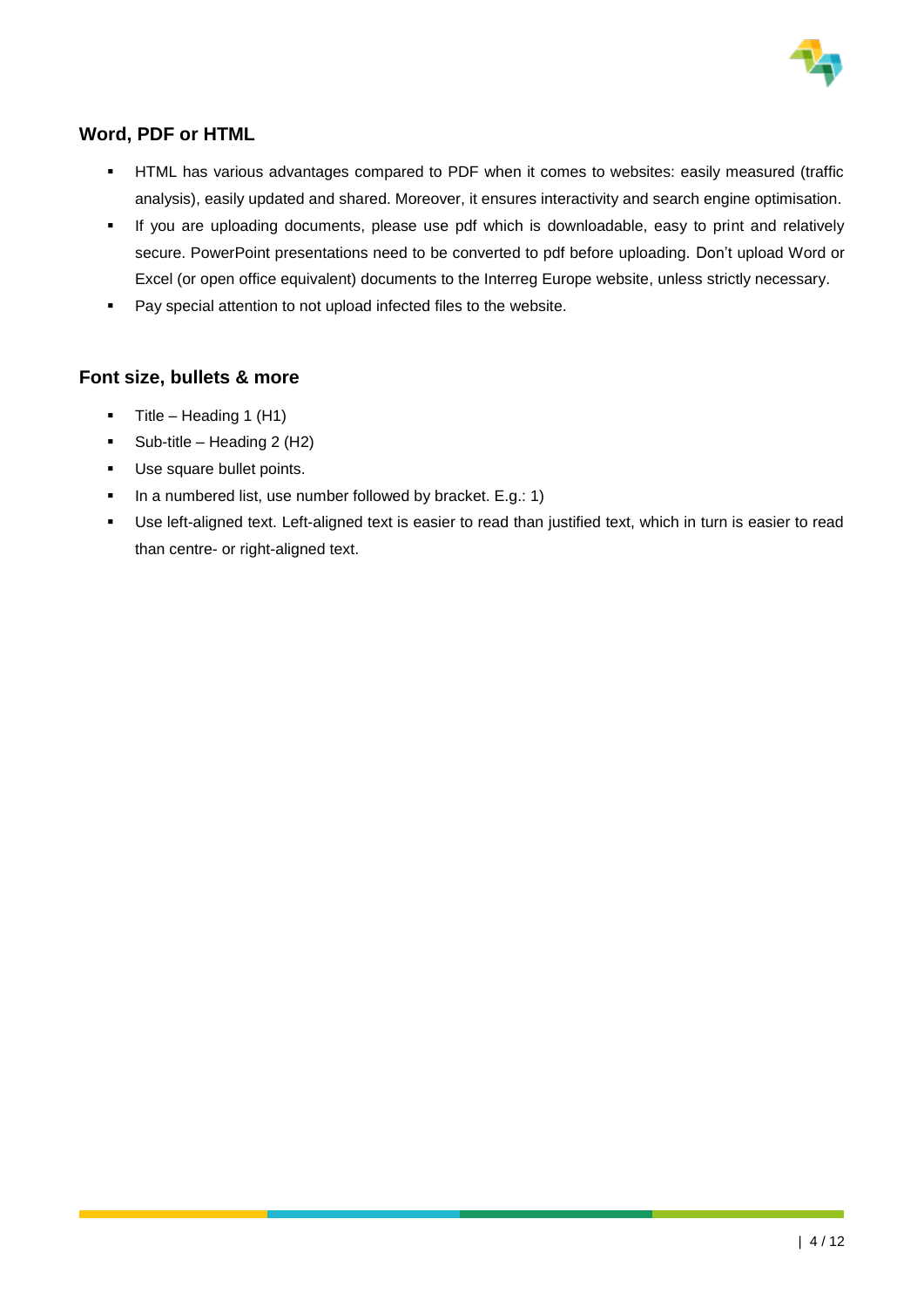

# Interreg Europe style guide

## **Introduction**

The Interreg Europe style guide is designed to be provide guidance on writing and formatting documents or text by Interreg Europe staff or on their behalf. It is part of the programme's branding, to ensure coherent and consistent presentation across all programme communications. It is not intended for external use.

If you have any queries about using this guide, or doubts about the terms employed, please contact:

#### **Petra Polaskova**

**Communication and Contact Points Coordinator**

**p.polaskova@interregeurope.eu / +33 328 144 118** 

## **Abbreviations, acronyms, contractions**

**Abbreviations** – as a general rule, do not abbreviate in official documents or external communication. Internally, Interreg Europe can be abbreviated to IR-E (not IE, IRE) but never in external communication.

**Acronyms** – Spell out an acronym the first time it is used with the short version in brackets e.g. massive open online course (MOOC).

If the abbreviation or acronym is universally well-known, there is no need to spell it out e.g. NATO, PDF

#### **Contractions**:

ampersands (&)

Ampersands should only be used if they are part of official titles or names. Otherwise, spell out 'and'. E.g. Johnson & Johnson; Research and innovation; Environment and resource efficiency

#### measurements

When discussing large numbers in text, it is fine to use k/m/bn as shorter ways of spelling out 1,000/1,000,000/1,000,000,000 (or writing out 'one thousand'/'one million'/'one billion'), as long as you are consistent throughout the document. For multiple millions/billions you can use a mixture of words and numbers (e.g. 7 million, 8bn); again, ensure you are consistent throughout.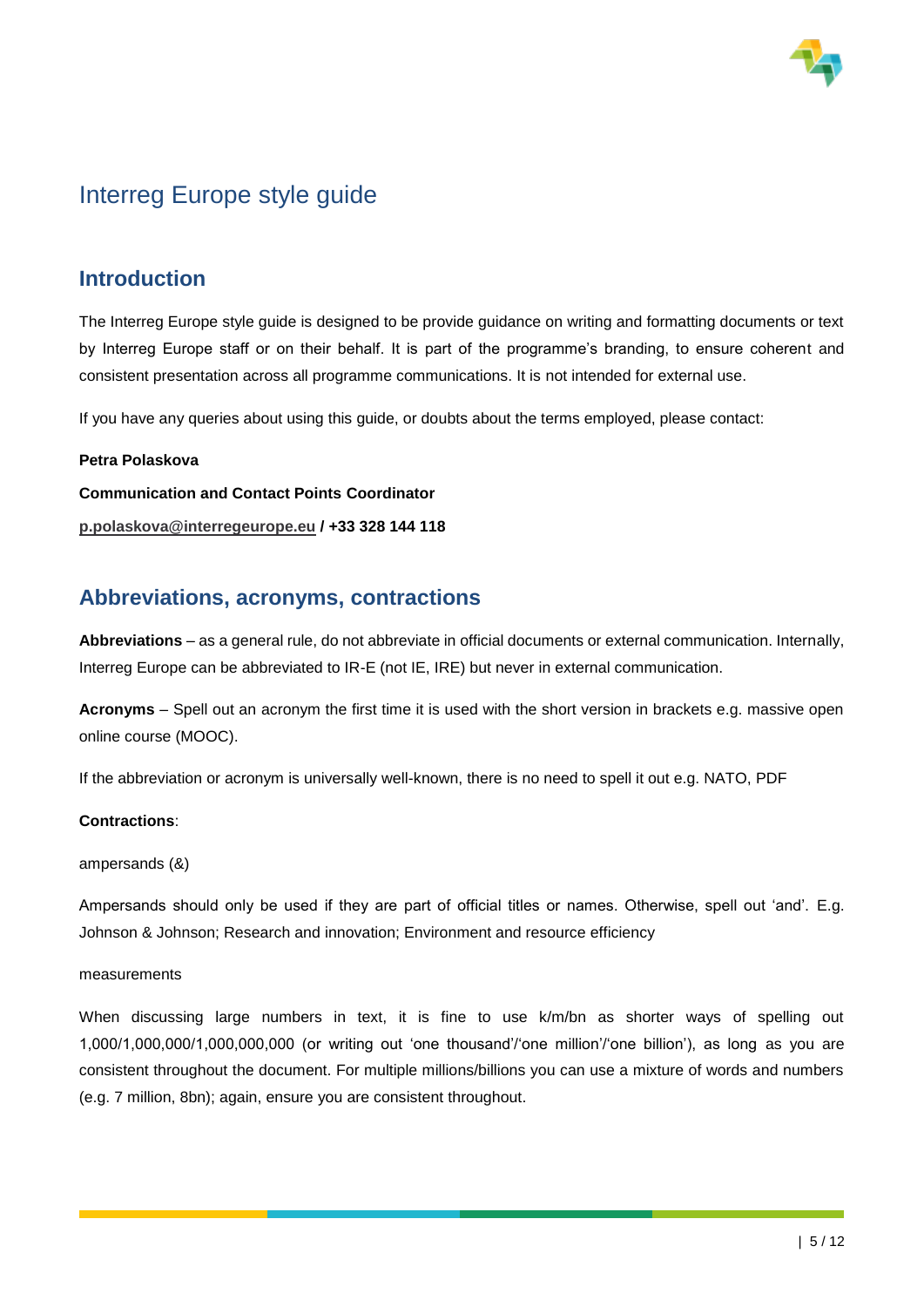

## **Capitalisation**

**Capital letters –** are used in very specific cases, but there are always exceptions. Our tendency is to avoid using capital letters, remaining consistent but retaining clarity.

- Job titles get capital letters, but not jobs or job descriptions e.g. E. Siweris, Programme Director but E. Siweris, director of the programme; (see Names and titles for more)
- Names of programme bodies use lower case e.g. monitoring committee, certifying authority, managing authority, first level controller, project partner, joint secretariat, lead partner except for the following : Partner States, European Commission
- Programme documents are also lower case e.g. programme manual, subsidy contract, progress report….except for Regulation (EC), Directive (EC), European Commission Communication on …
- Document titles use sentence case (first word capitalised), not title case (each word in title capitalised)

## **Numbers**

When writing numbers in sentences, 0-9 should be spelt out in words, figures are used from 10 onwards. E.g. the programme has two priorities; there are four topics; there are 450 good practices in the database

This also applies to sequences, e.g. first, second, third, 63<sup>rd</sup> (not 1<sup>st</sup>, 2<sup>nd</sup> call etc.).

If a sentence includes a mixture of numbers above and below ten, use figures for easier comparison by the reader, e.g. Project A has 10 partners, while project B has 4.

### **Euros**

EUR in front of the figure+ comma to indicate thousands and dots before cents

E.g. EUR 925; EUR 1,000; EUR 1,000,000.50

NB: the sign € should be avoided because it can cause technical problems in some countries or when converting documents into PDF for example.

#### **Dates**

Always put the date before the month - XX Month XXXX. Never precede the date with 'the'.

E.g. The call closes on 15 January 2009 (note we do not use st/th/rd for dates – 15 not 15th)

#### **Times**

In principle we use the 24-hour clock, but 12-hour clock is also acceptable especially if addressing mainly UK. Make sure use is consistent throughout the text – do not use both together. The 12-hour clock has a full stop between hours and minutes, and uses am/pm to indicate morning or afternoon. The 24-hour clock uses a colon between hours and minutes, and omits am/pm.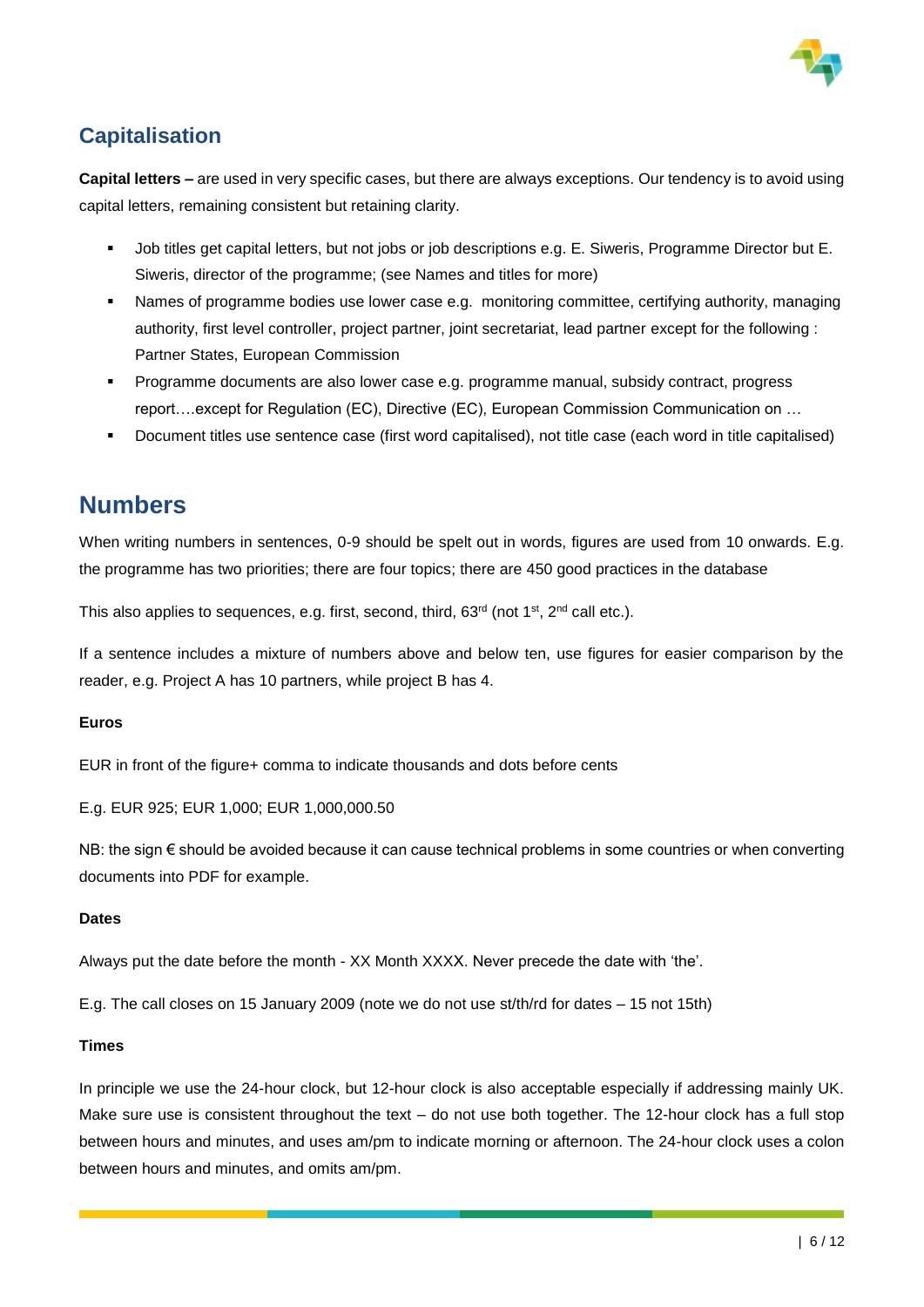

E.g. the event starts at 10am and ends at 2.30pm

The event runs from 9:00 until 18:00.

Closing date for applications is noon on 14 April.

## **Punctuation**

#### **General approach**

Try to use as little as possible, without losing clarity or meaning.

#### **Apostrophe**

**'s** indicates possession – Erwin's photo; Nuala's computer; plural nouns that already end in s just take ' – the winners' circle; if the name already ends in s, consider rearranging if the pronunciation would be too difficult – Nicolas's book OR the book belonging to Nicolas.

There is no need to indicate possession of inanimate things – project's website should be project website

**It's** is a contraction of 'it is'. No apostrophe is used in **its** when it means 'belonging to' – the project sent its progress report, and it's complete.

#### **Bullet points**

Interreg Europe style templates use square bullet points

Don't add punctuation to lists of items

#### Further reading:

- **Programme manual**
- **•** Cooperation programme
- Style guide

If the bullet points form a complete sentence with the preceding text, add a full stop to the end of the last item

You can find further information on project implementation in:

- the programme manual
- the cooperation programme
- the style guide.

If each point is a sentence in its own right, add a semicolon (;) at the end of each point, and a full stop after the last one.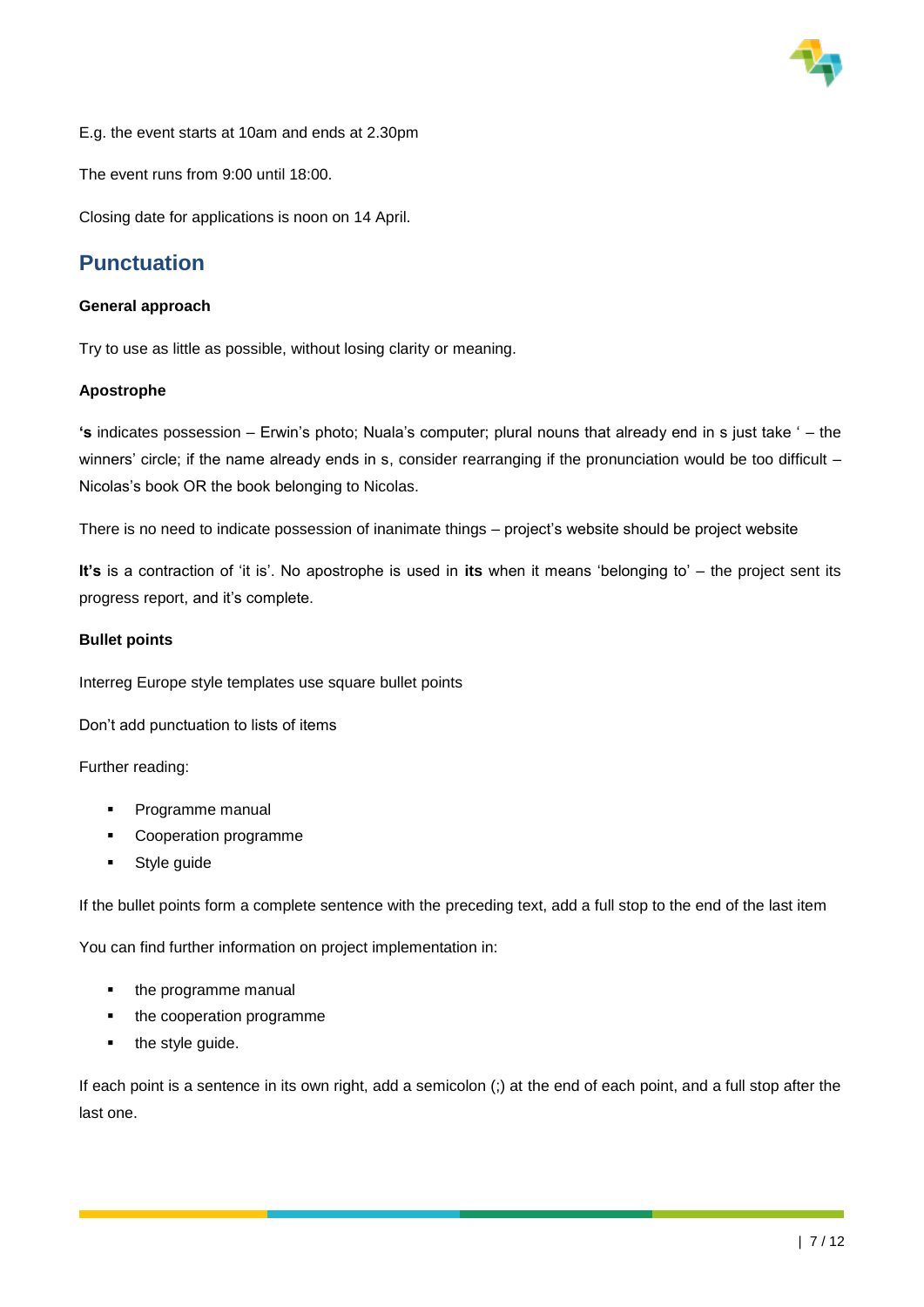

The total budget for the programme is EUR 359 million:

- EUR 322.4 million is available to co-finance interregional cooperation projects implemented by EU partners. Partners from Norway and Switzerland will be co-financed by national funds from their respective countries;
- EUR 15.3 million is allocated to finance activities carried out by the policy learning platforms; and
- EUR 21.3 million for technical assistance.

#### **Comma**

There is no comma required before the second-last item in a list, unless required to prevent confusion.

E.g. Pilot actions need to demonstrate their relevance, interregionality and additionality.

E.g. Interreg Europe supports projects in the themes of research and innovation, SME competitiveness, environment and resource efficiency, and low-carbon economy.

#### **Use of protected space**

Use "protected space" [SHIFT + CTRL + SPACE] whenever it is relevant so that dates or numbers (for example) are not cut between two lines, when you arrive at the end of a line,

E.g.

- **EXECUTE:** between the currency and the amount: EUR°14.
- the day and the month in the date: 15°January°2009

This way, even if something is added in the line, the date or number will not be cut and it will automatically go to the following line.

### **Names and titles**

In correspondence, use the first name of the recipient: "Dear John", unless for a particular reason, you feel the need to address the person more formally with his/ her last name (Dear Mr Smith). In that case, "Ms" should be used for women (rather than Miss or Mrs) if you do not know whether Miss or Mrs has to be used.

### **References**

To refer to an article of a European Regulation, Directive, of the subsidy contract, etc., use the following format: "As stated in **Article 3(2)(a) of Regulation (EC) No 1083/2006,…"**

If you want to refer to the programme manual, the following format has to be used: section 1.2 of the programme manual.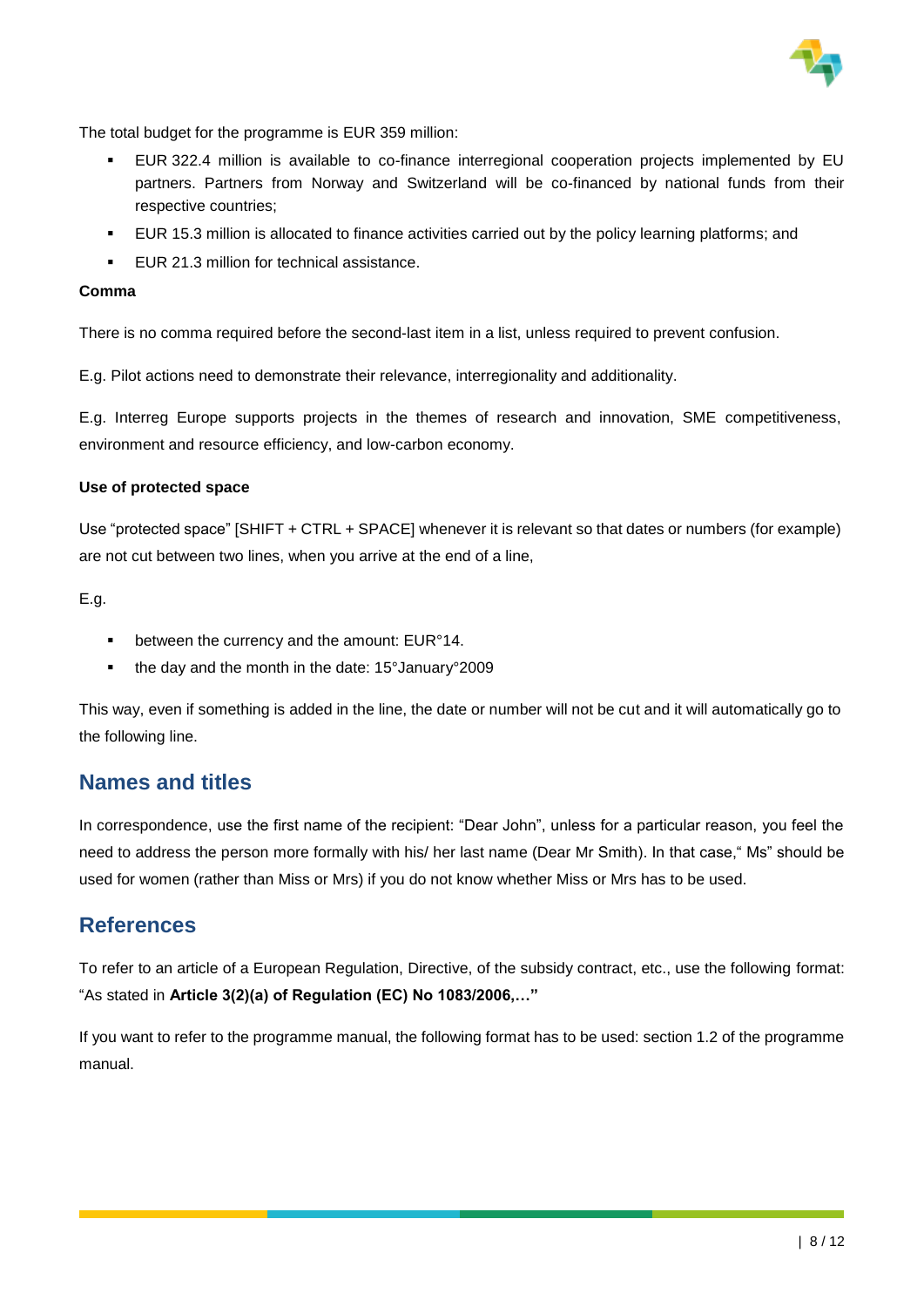

# **Highlighting/ emphasising text**

#### **Bold**

Use bold sparingly in a text to make part of your text stand out. Punctuation that follows the bold text should not be in bold

#### **Underline**

Underline should be avoided to emphasise text as this suggests hyperlinks.

## **Word use and spelling**

In general, the programme follows EC style guidelines, and Inter-institutional style guide for country codes and abbreviations: http://publications.europa.eu/code/en/en-000300.htm

The European Court of Auditors publication on *Misused English words and expressions in EU publications* is also very useful reference:

http://ec.europa.eu/translation/english/guidelines/documents/misused\_english\_terminology\_eu\_publications\_en .pdf

Click on a letter to go directly to that section: A B C D E F G H I J K L M N O P Q R S T U V W X Y Z

## A

**Among or between** – between is not only limited to two parties; it is used when there is a reciprocal relationship eg treaties between European countries; among is used for undifferentiated items eg it was difficult to choose among all the applications.

**Annex** is a verb; annexe is a noun – I will annex the document and its annexe to this email

## B

## $\bigcap$

**Compare with/to** – if you are making a comparison, use 'with' e.g. compared with previous calls; compare to means liken to and should be used specifically if likening someone or something to someone or something else, e.g. he compared the speaker to Barack Obama; the XX project doesn't add anything compared to the YY project.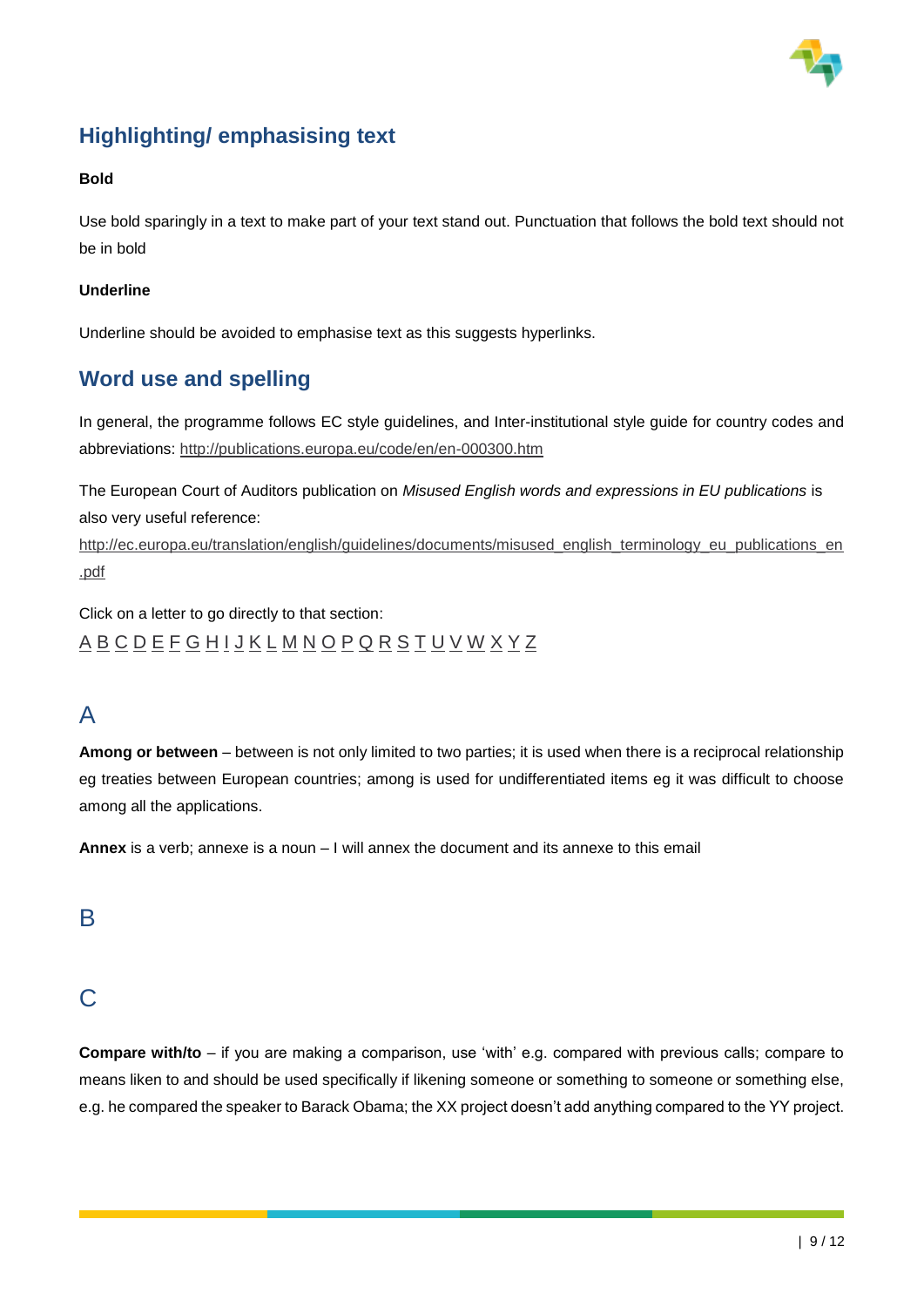

# D

**Decision-making/decision-maker**

## E

## F

**Feedback** – not feed-back

**Foresee** – prediction or suggested future; it is not a synonym of 'planned'; generally could be replaced with 'forecast/forecasted' e.g. *The lower spending rate could not be forecasted because….*

## G

## H

## I

**Important** – means has higher priority; not a synonym for 'big' e.g. The spending gap is still **significant**. NOT *The spending gap is still important.*

**In case –** not to be used in place of 'if' e.g. If you have any questions NOT *In case of questions*

**Interest** – is not plural when referring to money earned on deposited funds e.g. Interest accrued on national cofinancing

**Interreg** – spelt as a word with initial letter capitalised, not in full caps. Interreg Europe spelt as two words, first letter caps. If necessary, *and only internally*, can be abbreviated to IR-E (see 'Abbreviation')

**Intervention** – should be applied to 'intervention logic' and 'categories of intervention' but that's it; Projects and policy learning platforms are not 'types of intervention' as applied in INTERREG IVC.

**-ise** – suffix –ise should always be used instead of –ize (capitalise, organise)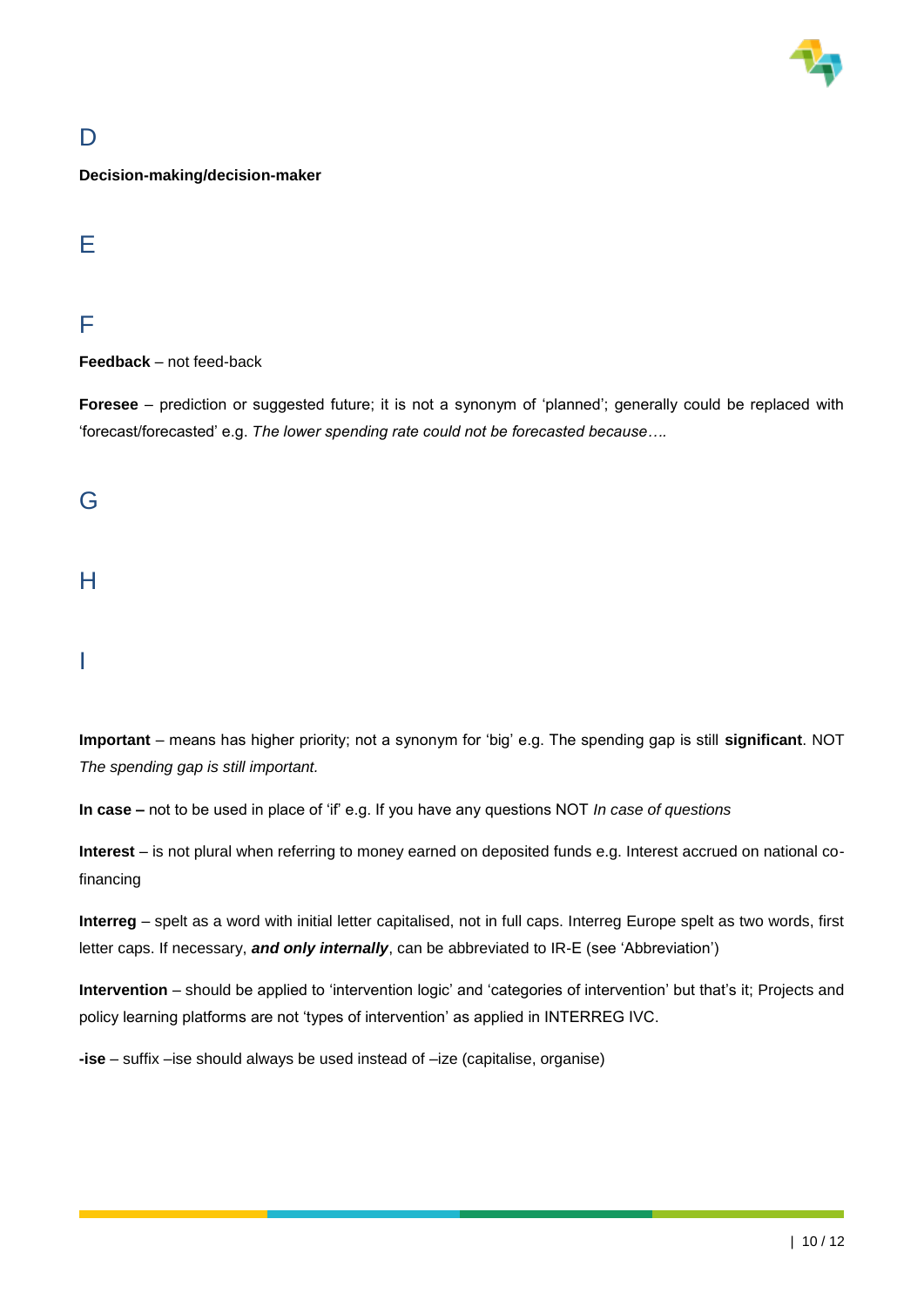

| J |  |  |  |
|---|--|--|--|
| K |  |  |  |
| L |  |  |  |
| M |  |  |  |
| N |  |  |  |
|   |  |  |  |

# O

**Online -** not on-line

P

**Policymaker**, not policy-maker or policy maker

## Q

## R

**Responsible** – should not be used in front of 'person' e.g. the responsible person for financial questions. It is the person responsible for financial questions, or the person **in charge of** financial questions.